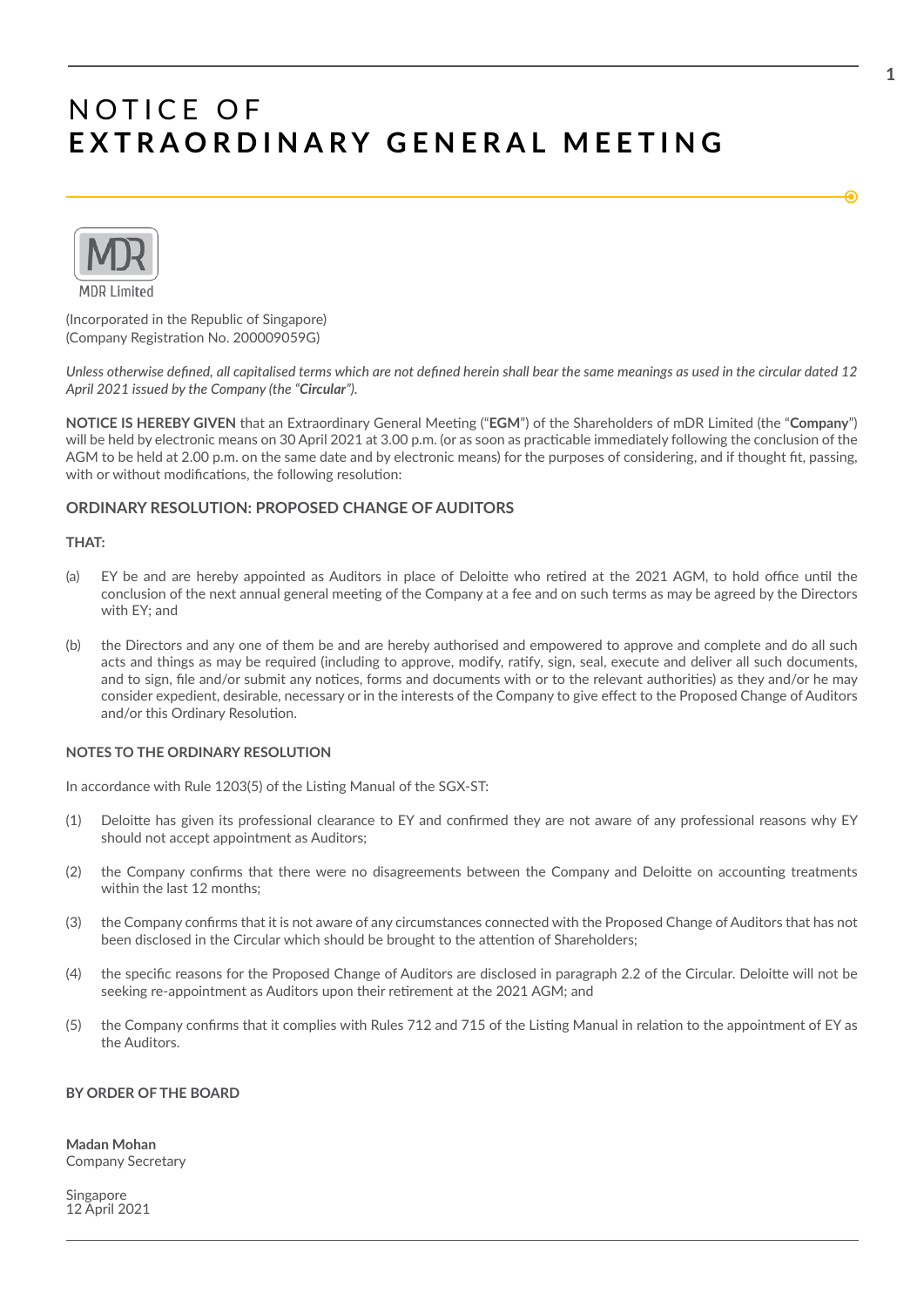#### **Notes:**

(1) The EGM is being convened, and will be held, by electronic means pursuant to the COVID-19 Order. **Printed copies of this**  Notice of EGM and all documents (including the Announcement, the Proxy Form and the Circular) relating to the business of the EGM will not be sent to members. Instead, this Notice of EGM and all documents (including the Announcement, the Proxy Form and the Circular) or information relating to the business of this EGM have been, or will be sent to members by electronic means via publication on SGXNET and the Company's website at the URL http://www.m-dr.com/meetings.

€

- (2) Due to the current COVID-19 restricton orders in Singapore, **Shareholders will not be able to atend the EGM in person.** Shareholders will be able to observe, or listen to the EGM proceedings through a "live" audio-visual webcast via their mobile phones, tablets or computers, or "live" audio-only stream via their mobile phones or telephones. In order to do so, members must pre-register by no later than **3:00 p.m.** on **27 April 2021**, at the URL htps://online.meetngs.vision/mdr-registraton.
- (3) Following verifcaton of their status as members, authentcated members will receive email instructons ("**Confrmaton Email**") by 10:00 a.m. on 29 April 2021 on how to access the "live" audio-visual webcast, or "live" audio-only stream of the EGM proceedings. Members who have successfully registered, but have not received the Confrmaton Email by 10:00 a.m. on 29 April 2021 should contact the Company, by phone at  $+6563478911/ +6597361264$ , or by email at corporateaffairs@mdr.com.
- (4) Members may also submit questons related to the resolutons to be tabled for approval at the EGM. To do so, all questons must be submited by **3:00 p.m.** on **27 April 2021** in the following manner:
	- (a) via the online submission at the URL https://online.meetings.vision/mdr-registration; or
	- (b) by post, by depositing at the registered office of the Company at mDR Limited, 53 Ubi Crescent, Singapore 408594, Attn. Company Secretary; or
	- $(c)$  by email to corporateaffairs@m-dr.com.

When sending questons, members should also provide their full name as it appears on the CDP/CPF/SRS records, contact number, email address, and the manner in which the shares are held in the Company (e.g. via CDP, CPF or SRS) for verifcaton.

The Company will endeavour to address all substantial and relevant questions relating to the resolutions to be tabled for approval at the EGM received from Shareholders in advance of the EGM either during the EGM or prior to the same by publishing the Company's responses on SGXNET and the Company's website at the URL http://www.m-dr.com/meetings. Please note that Shareholders will not be able to ask questions at the EGM during the "live" webcast and audio-only stream, and therefore it is important for Shareholders who wish to ask questions to submit their questions in advance of the EGM.

In view of the current COVID-19 situation and the related safe distancing measures which may make it difficult to submit **questons by post, Shareholders are strongly encouraged to submit their questons via the pre-registraton website or by email.**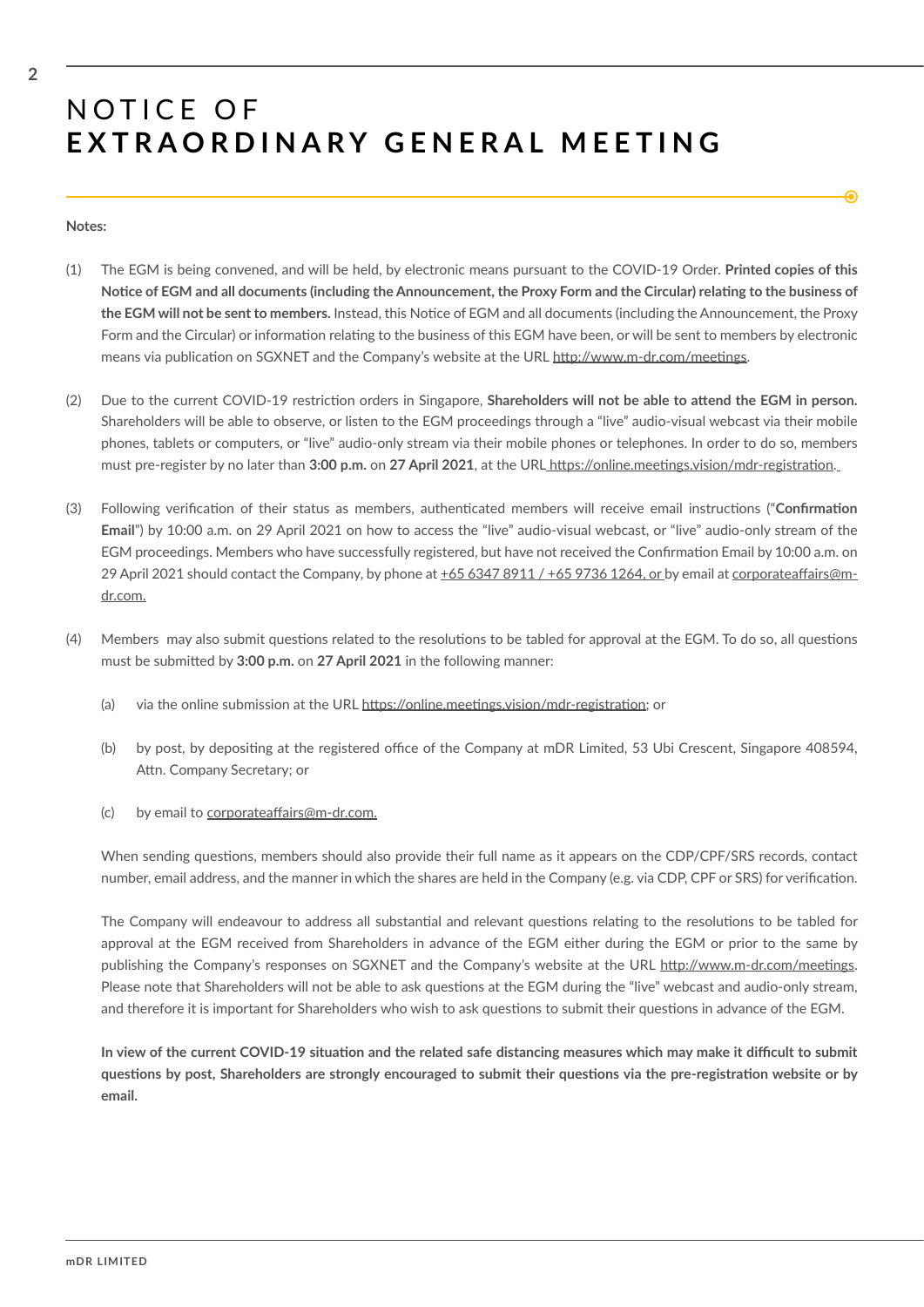- (5) Members (whether individuals or corporates) who wish to exercise their votng rights at the EGM must appoint the Chairman of the EGM as their proxy to attend, speak and vote on their behalf at the EGM. In appointing the Chairman of the EGM as proxy, members (whether individuals or corporates) must give specific instructions as to voting, or abstentions from voting, in respect of a resolution in the Proxy Form, failing which the appointment will be treated as invalid. The Proxy Form may be accessed at the Company's website at the URL http://www.m-dr.com/meetings and has also been made available on SGXNET.
- (6) The Chairman of the EGM, as proxy, need not be a member of the Company.
- (7) The duly completed Proxy Form:
	- (a) if sent by post, must be deposited at the registered office of the Company at mDR Limited, 53 Ubi Crescent, Singapore 408594, Attn. Company Secretary; or
	- (b) if sent electronically, be submitted via email to the Company at corporateaffairs@m-dr.com,

in either case, by no later than **3:00 p.m.** on **27 April 2021**, being 72 hours before the tme fxed for the EGM, and in default the Proxy Form shall not be treated as valid.

A member who wishes to submit the Proxy Form must first download, complete and sign the Proxy Form, before submitting it by post to the address provided above, or before scanning and sending it by email to the email address provided above.

In view of the current COVID-19 situation and the related safe distancing measures in Singapore which may make it difficult **for members to submit completed Proxy Forms by post, members are strongly encouraged to submit completed Proxy Forms electronically via email.**

- (8) A quorum may be formed by two members of the Company (or one member if permited by the legal instrument of the Company) personally or electronically present. A member is electronically present at an EGM if the member:
	- (i) attends the EGM electronically;
	- (ii) is verifed by the Company's Share Registrar as atending the EGM electronically; and
	- (iii) is acknowledged by electronic means by the Chairman of the EGM as present at the EGM.
- (9) Investors who hold shares through relevant intermediaries (as defned in secton 181 of the Companies Act), including CPF and SRS investors, and who wish to partcipate in the EGM by (a) observing or listening to the EGM proceedings via "live" audiovisual webcast or "live" audio-only stream; (b) submitting questions in advance of the EGM; and/or (c) appointing the Chairman of the EGM as proxy to atend, speak and vote on their behalf at the EGM, should contact their relevant intermediary (which would include, in the case of CPF and SRS investors, their respective CPF Agent Banks and SRS Operators) through which they hold Shares as soon as possible in order to make the necessary arrangements for them to partcipate in the EGM.

CPF and SRS investors who wish to appoint the Chairman of the EGM as proxy should approach their respectve relevant CPF Agent Banks or SRS Operators to submit their votes at least seven (7) working days before the date of the EGM.